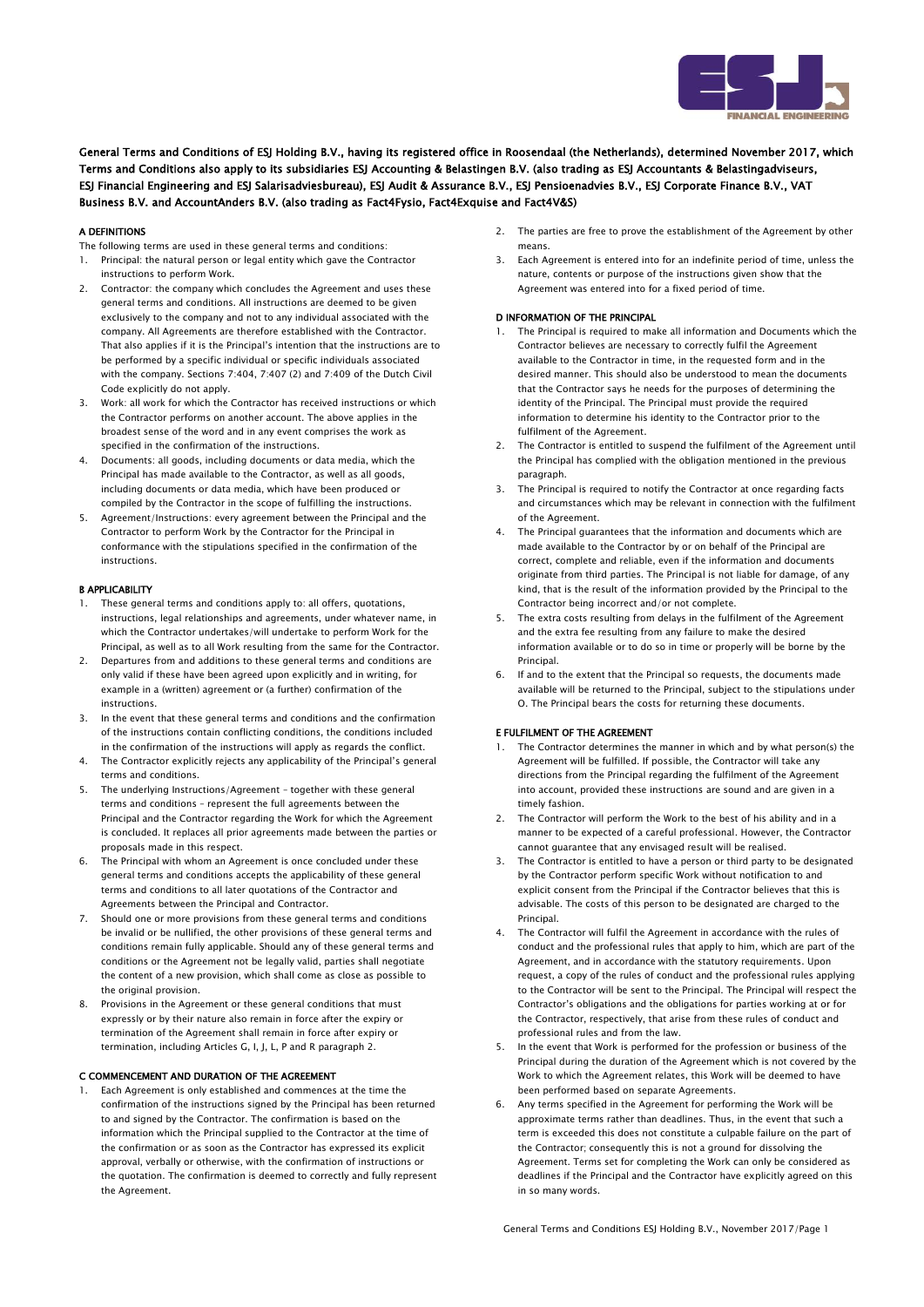

7. Unless stipulated otherwise in writing, the fulfilment of the Agreement is not specifically aimed at detecting fraud. In the event that the work results in indications of fraud, the Contractor will report this to the Principal. In so doing, the Contractor is required to observe applicable statutory and other rules as well as the regulations and guidelines issued by the various professional organisations.

### F CONFIDENTIALITY AND EXCLUSIVITY

- 1. The Contractor is required to maintain confidentiality with respect to third parties who are not involved in the fulfilment of the Agreement. This confidentiality involves all confidential information which the Principal made available to the Contractor and the results obtained by processing this information. This confidentiality does not apply to the extent that statutory or professional rules, including but not limited to the notification duty resulting from the Dutch Act on Measures to Prevent Money Laundering and the Financing of Terrorism and other national or international rules with a similar purpose, impose a duty of disclosure on the Contractor, or in as far as the Principal has released the Contractor from the confidentiality obligation. This stipulation does not prevent confidential consultations between colleagues within the Contractor's organisation to the extent that the Contractor deems this necessary for careful fulfilment of the Agreement or the due observance of statutory or professional rules.
- 2. The Contractor is entitled to use the figures obtained after processing for statistical or comparative purposes, provided these figures cannot be traced back to individual Principals.
- 3. The Contractor is not entitled to use the information which the Principal makes available to the Contractor for any purpose other than the purpose for which the information was obtained, except as stipulated in paragraph 2, and in the event that the Contractor is acting on his own behalf in disciplinary, civil, administrative or criminal proceedings in which these documents may be relevant. In the event that the Contractor is accused of (complicity in) an offence or felony, the Contractor is entitled to disclose Documents from the Principal to the Tax Inspector or to the judge, if disclosure is required in the scope of conducting a defence by the Contractor.
- Except with the Contractor's explicit prior written consent, the Principal is not permitted to disclose the contents of recommendations, opinions or other (written) statements from the Contractor or to make these contents available to third parties in any other way, except to the extent that this results directly from the Agreement, is done to obtain an expert opinion regarding the Contractor's Work in question, the Principal is under a statutory or professional duty of disclosure, or the Principal acts on his own behalf in disciplinary, civil or criminal proceedings.
- 5. In the event of infringement of the prohibition set out in the previous paragraph the Principal shall owe to the Contractor an immediately payable penalty in the amount of € 25,000, notwithstanding the right of the Contractor to seek compensation.

### G INTELLECTUAL PROPERTY

- 1. The intellectual property rights to everything which the Contractor uses and/or makes available within the scope of the fulfilment of the Agreement rest with the Contractor or its licensors. Nothing in the Agreement or these terms and conditions can lead to transfer of intellectual property rights unless otherwise expressly provided in writing.
- 2. The Principal is explicitly prohibited from providing everything on which the intellectual property of Contractor rests, including but not limited to computer programs, system designs, work methods, advice, (model) contracts and other products of the mind, all this in the broadest sense of the word – whether or not by using third parties – to third parties, or to reproduce, publish or exploit those products.
- 3. Contractor may provide to Principal a right of use on software etc. This right of use always ends at the time when the Agreements ends, unless otherwise agreed. After the end of the right of use Principal must cease and desist from using the software etc. Principal must delete any software from his systems.
- 4. Contractor is entitled to take technical measures to protect its rights (of intellectual property) or those of its licensors. Principal is expressly prohibited from removing or evading these measures.
- The Principal is not permitted to provide (resources of) those products to third parties other than for the purpose of obtaining an expert opinion regarding the Contractor's Work. In that case, the Principal will impose his obligations under this article upon the third parties he calls in.

6. In the event of infringement of the provisions set out in paragraphs 2, 3, 4 and/or 5 the Principal owes to the Contractor an immediately payable penalty in the amount of  $\epsilon$  25,000, notwithstanding the right of the Contractor to seek compensation.

# H FORCE MAJEURE

- 1. In the event that the Contractor is unable to fulfil his obligations under the Agreement or is unable to fulfil these obligations in time or properly as a result of a cause that cannot be attributed to him, including but not limited to employee sickness, breakdowns in the computer network and other interruptions of the normal conduct of business within his enterprise, these obligations will be suspended until the time the Contractor can still fulfil these obligations in the manner agreed upon.
- 2. In the event that the situation referred to in the first paragraph occurs, the Principal is entitled to cancel all or part of the Agreement in writing, without this giving rise to any right to damages.
- 3. Where at the time of the occurrence of force majeure the Contractor has by then partially fulfilled his obligations under the Agreement or will be able to fulfil them, the Contractor shall be entitled to charge separately for the part already fulfilled or to be fulfilled. The Principal is obliged to pay this invoice as if it were a separate Agreement.

#### I FEE

- 1. The Contractor is entitled to suspend the performance of his Work before the start of the Work and in the interim until the Principal pays an advance for the work to be performed, to be reasonably fixed by the Contractor, or has furnished security for this. Initially, an advance paid by the Principal will be set off against the final invoice.
- 2. The Contractor's fee does not depend on the outcome of the Work performed, unless otherwise agreed in writing.
- 3. The Contractor's fee may comprise a pre-determined amount per Agreement and/or may be calculated based on rates per time unit worked by the Contractor or on the basis of rates per unit of quantity and is payable as and when the Contractor has performed Work for the Principal. Travel and accommodation costs are charged separately.
- 4. In the event that an amount fixed per Agreement is agreed upon, the Contractor is entitled to charge a rate per time unit worked on top of this, if and to the extent that the scope of the Work exceeds the scope of the Work provided for in the Agreement, in which case the Principal must also pay this additional amount.
- 5. In the event that wages and/or prices change after the establishment of the Agreement but before the instructions have been fully carried out, the Contractor is entitled to adjust the rate agreed on accordingly, unless the Principal and the Contractor have made other agreements in this regard.
- 6. The Contractor's fee, if necessary plus disbursements and invoices from third parties called in, including the value added tax due, if any, will be charged to the Principal on a monthly, quarterly or annual basis or after completion of the Work.

### J PAYMENT

- 1. The Principal must pay the invoice amount within the terms agreed upon, but in no event later than 20 days after the invoice date, in Euros, at the office of the Contractor or by means of payments into a bank account to be designated by the Contractor and in as far as the payment regards work, the Principal has no right to a discount or setoff.
- 2. In the event that the Principal fails to pay within the term mentioned in paragraph 1 or within the term further agreed upon, the Principal will be legally in default and the Contractor is entitled to charge the statutory (commercial) interest from the due date until the day of payment in full, without any further summons or notice of default being required, all this without prejudice to the Contractor's further rights.
- 3. All costs arising as a result of collection of the claim in or out of court will be borne by the Principal, including to the extent that these costs exceed the court order to pay the costs of the proceedings. This involves as minimum the costs over and above the principal sum in accordance with the Extrajudicial collection costs Decree of 1 July 2012 (Official Gazette 2012/141), with a minimum of  $\epsilon$  40.
- 4. The Contractor is entitled to deduct the payments made by the Principal in the first place from the costs referred to in paragraph 3, then from the interest due and finally from the principal sums that have been payable the longest and the accrued interest.
- 5. In the event that the Contractor is of the opinion that the Principal's financial position or payment record gives rise to this, the Contractor is entitled to demand that the Principal furnish (additional) security in a form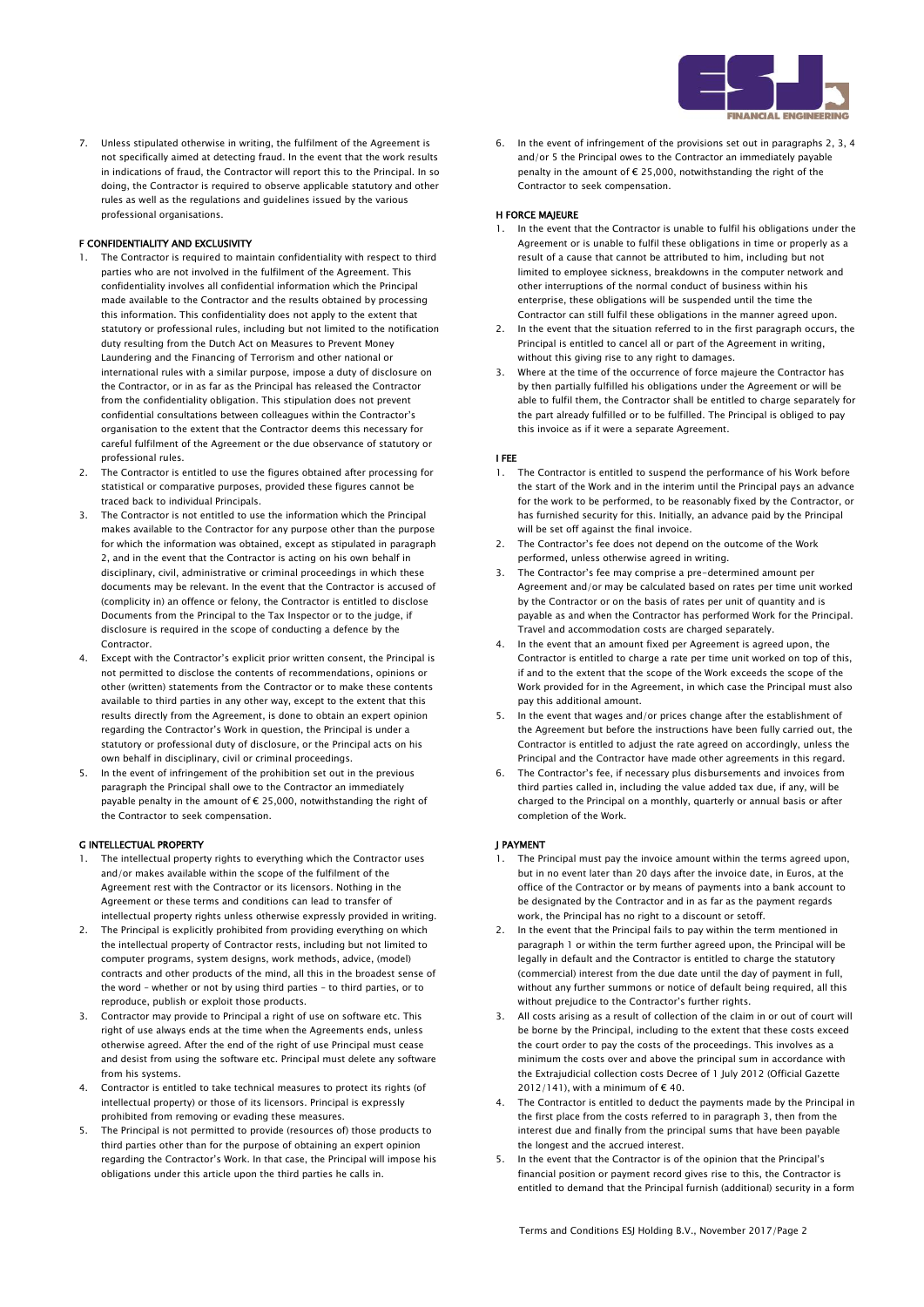

to be specified by the Contractor. In the event that the Principal fails to furnish the requested security, the Contractor is entitled -without prejudice to any other rights he may have to immediately suspend the further fulfilment of the Agreement and everything that the Principal owes the Contractor on any account whatsoever will be due and payable at once.

- 6. In the event of liquidation, bankruptcy or suspension of payment of the Principal the claims against the Principal shall become due immediately.
- 7. In the event of instructions issued jointly, the Principals are jointly and severally liable for the payment of the invoice amount, the interest due and costs, to the extent that the Work has been performed for the collective Principals.

## K COMPLAINTS

- 1. Complaints regarding the work performed and/or the invoice amount must be notified to the Contractor in writing within 20 days after the documents or information about which the Principal complains have been sent or within 20 days after the defect is discovered, in the event that the Principal demonstrates that he reasonably was unable to discover the defect earlier, specifying the exact nature and grounds for the complaints.
- 2. Complaints as referred to in the first paragraph do not suspend the Principal's payment obligation, except to the extent that the Contractor indicates that he believes the complaint is valid.
- 3. The Contractor must be given the opportunity to investigate the Principal's complaint.
- 4. In the event of a valid complaint, the Contractor can either adjust the fee charged, rectify or redo the rejected Work at no cost or not (or no longer) perform all or part of the instructions in exchange for restitution in proportion to the fee which the Principal already paid.
- 5. In the event that the complaint is filed too late, all rights of the Principal in connection with the complaint become null and void.

## L LIABILITY AND INDEMNIFICATION

- 1. The Contractor is only liable to the Principal for damage which directly results from a (related series of) culpable failure(s) in fulfilling the Agreement. This liability is limited to the amount paid for the event in question according to the Contractor's liability insurer, plus the excess to be paid by the Contractor under the insurance policy, if any. If the liability insurer does not pay for any reason whatsoever, the Contractor's liability is limited to the amount of the fee charged for fulfilling the Agreement. In the event that the Agreement is a continuing performance contract with a term of more than one year, the amount mentioned in the previous sentence will be set at twice the amount of the fee charged to the Principal in the twelve months preceding the occurrence of the damage. In no event will the total compensation of the damage by virtue of this article amount to more than € 300,000 per event, in which a series of related events is deemed to be a single event, unless – in view of the scope of the instructions or the risks related to the instructions – the parties at the time the Agreement is entered into feel that there is reason to deviate from this maximum.
- 2. Except in the event of intent or gross negligence on his part the Contractor is not liable for:
- damage occurring at the Principal or third parties which is the result of the provision of incorrect, incomplete or late delivery of Documents, data or information by the Principal to the Contractor or which is the result of some other act or omission on the part of the Principal, including the situation where the Contractor is not able to file the annual accounts with the Chamber of Commerce within the statutory period as a result of an act or omission (on the part) of the Principal;
- damage occurring at the Principal or third parties which is the result of acts or omissions on the part of agents called in by the Contractor (not including employees of the Contractor), also if these work for an organisation which is affiliated with the Contractor;
- consequential damage or loss of profits occurring at the Principal, including but not - limited to interruptions in the orderly conduct of events in the Principal's business.
- 3. The condition for liability is also that the Principal notifies the Contractor immediately and in writing after discovering a defect. The Contractor will at all times be entitled to remedy or limit the Principal's damage by rectifying or correcting the defective product if and to the extent possible.
- 4. The Contractor is not liable for any damage to or the loss of documents during transport or dispatch, regardless of whether the transport or dispatch takes place by or on behalf of the Principal, the Contractor or third parties. During the fulfilment of the Instructions, the Principal and the Contractor may communicate by electronic means at the Principal's

request. The Principal and the Contractor are not liable towards each other for damage possibly occurring for either of them as a result of the use of electronic means of communication, including – but not limited to – damage resulting from failures or delays in the delivery of electronic communication by third parties or by software/equipment used to send, receive or process electronic communications, the transmission of viruses and the failure of the telecommunication network or other means required for electronic communication to function (properly), except to the extent that the damage is the result of wilful misconduct or gross negligence. Both the Principal and the Contractor will do everything they reasonably may be expected to do or refrain from doing to prevent the risks mentioned above from occurring. The data extracts from the sender's computer systems serve as conclusive proof of (the contents of) the electronic communication sent by the sender until the recipient has furnished proof to the contrary.

- 5. The Principal indemnifies the Contractor against all claims from third parties, including shareholders, directors, supervisory directors and employees of the Principal, as well as affiliated legal entities and enterprises and others involved in the Principal's organisation and directly or indirectly related to the fulfilment of the Agreement. The Principal specifically indemnifies the Contractor against claims from third parties on account of damaged caused because the Principal provided incorrect or incomplete information to the Contractor, unless the Principal demonstrates that the damage is not related to any culpable act or omission on his part, or has been caused by wilful misconduct or gross negligence on the part of the Contractor. The above stipulations do not apply to instructions to audit the financial statements as referred to in Section 393 of Book 2 of the Dutch Civil Code.
- 6. The Principal indemnifies the Contractor against all possible claims from third parties in the event that the Contractor is forced by law and/or his professional rules to return the instructions and/or is forced to render his assistance to government agencies which are entitled to receive information -both when asked and at their own initiative- which the Contractor received from the Principal or third parties in the course of fulfilling the instructions.
- 7. All restrictions relating to the Contractor's liability, included in this article, apply in full for the actual executive(s) performing Work for Principal. Actual executives may also invoke these provisions against Principal.

#### M EXPIRY PERIOD

Unless otherwise stipulated in these general terms and conditions, rights of action and other powers of the Principal on any account whatsoever towards the Contractor in connection with the performance of Work by the Contractor will in any case become null and void one year after the time at which the Principal learned or reasonably could have learned of the existence of these rights and powers. This term does not regard the possibility to file a complaint with the appropriate body (bodies) for complaint handling and/or the Raad voor Geschillen (Dispute Review Board).

### N CANCELLATION

- 1. The Principal and the Contractor can terminate the Agreement at any time with immediate effect by giving notice. In the event that the Agreement ends before the instructions are completed, the stipulations of I. paragraphs 2 and 3 apply and in any case the fee for the work performed and the costs incurred by Contractor must be reimbursed.
- 2. The other party must be informed of the cancellation in writing.
- 3. If and to the extent that the Contractor terminates the Agreement by giving notice, he must inform the Principal of his reasons for the cancellation and do everything the circumstances demand in the interest of the Principal.

# O RIGHT OF SUSPENSION

The Contractor is entitled to suspend fulfilment of all his obligations, including the surrender of documents or other matters to the Principal or third parties, until all payable claims against the Principal are paid in full. The Contractor may only refuse to surrender Documents after making a careful consideration of interests.

# P APPLICABLE LAW AND JURISDICTION CLAUSE

- All Agreements between the Principal and the Contractor to which these general terms and conditions apply are governed by Dutch law.
- 2. All disputes in connection with Agreements between the Principal and the Contractor to which these general terms and conditions apply will be